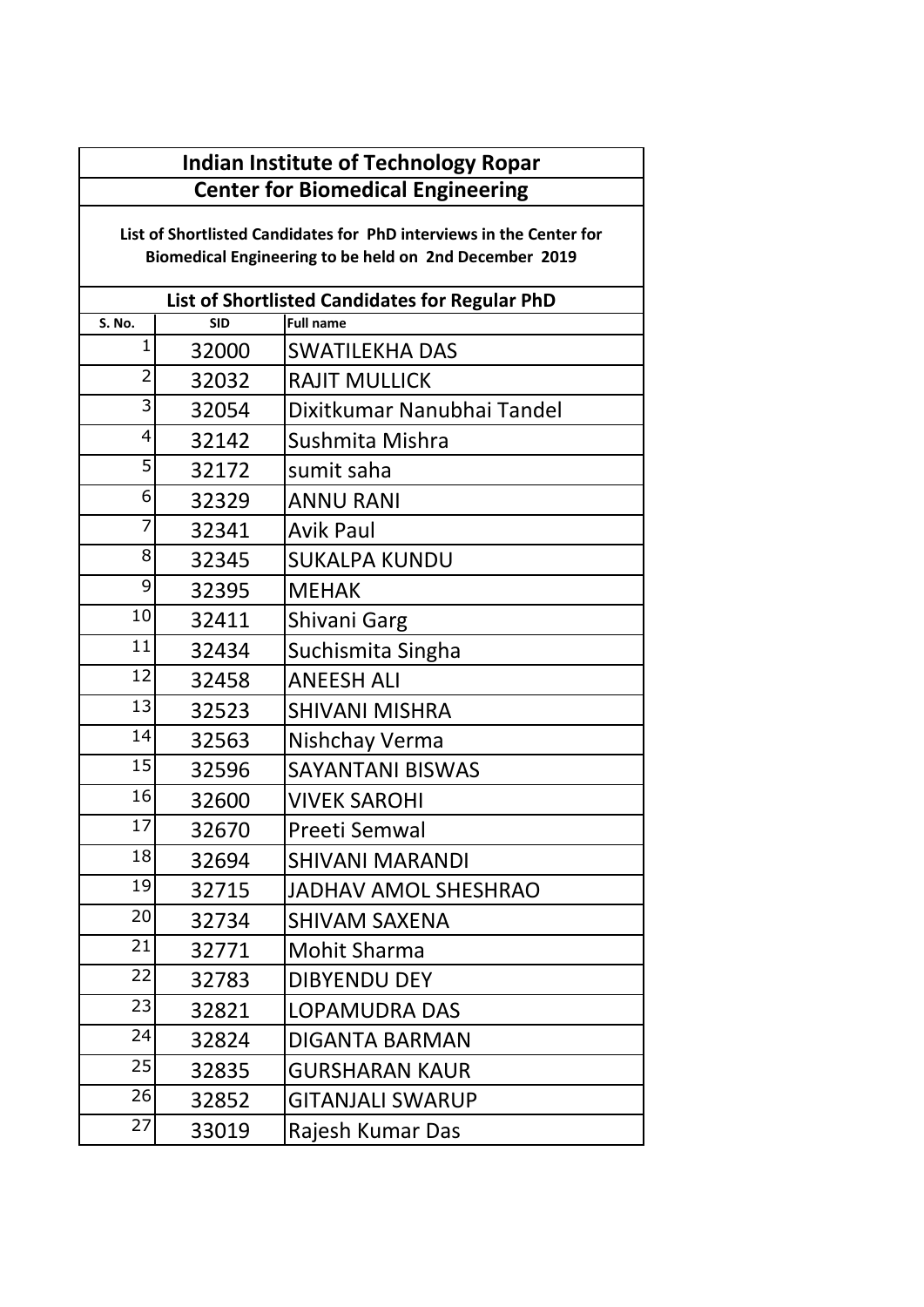| 28 | 33042 | <b>SURABHI GAUTAM</b>   |
|----|-------|-------------------------|
| 29 | 33057 | Vijay Kumar             |
| 30 | 33121 | <b>PAYAL SANJAY</b>     |
|    |       | <b>GIRIGOSAVI</b>       |
| 31 | 33142 | YUVIANA J SINGH         |
| 32 | 33150 | <b>TANVI CHAUDHARY</b>  |
| 33 | 33155 | <b>ANKIT SRIVASTAVA</b> |
| 34 | 33165 | Parul Sharma            |
| 35 | 33193 | Ankita Banyal           |
| 36 | 33206 | <b>RAHUL MEHTA</b>      |
| 37 | 33375 | <b>RITIKA GHAI</b>      |
| 38 | 33386 | <b>PREETI</b>           |
| 39 | 33428 | <b>TASHMEEN KAUR</b>    |
| 40 | 33463 | <b>Bhoomika Patel</b>   |
| 41 | 33464 | Anuma Singh             |
| 42 | 33506 | <b>Bhoomika Patel</b>   |
| 43 | 33511 | Priyanka Prakash        |
|    |       | Srivastava              |
| 44 | 33537 | <b>AIYUSH SHARMA</b>    |
| 45 | 33568 | Vaishali Chaudhry       |
| 46 | 33590 | Harsha saini            |
| 47 | 33655 | Bhagyashri Soumya Nayak |
| 48 | 33658 | <b>VEDIKAA DHIMAN</b>   |
| 49 | 33663 | <b>VIDHI KAUSHIK</b>    |
| 50 | 33719 | <b>SHRESHTHA SAXENA</b> |
| 51 | 33730 | Pransu Srivastava       |
| 52 | 33751 | <b>ADIL RAJA</b>        |
| 53 | 33819 | <b>SWATI KUMARI</b>     |
| 54 | 33830 | <b>HARNEET KAUR</b>     |
| 55 | 33453 | Lalita rani             |
| 56 | 32021 | Abhishek Sharma         |
| 57 | 32036 | RAJARAJESWARI GANESAN   |
| 58 | 32271 | SAPNA RANJITSINGH BISHT |